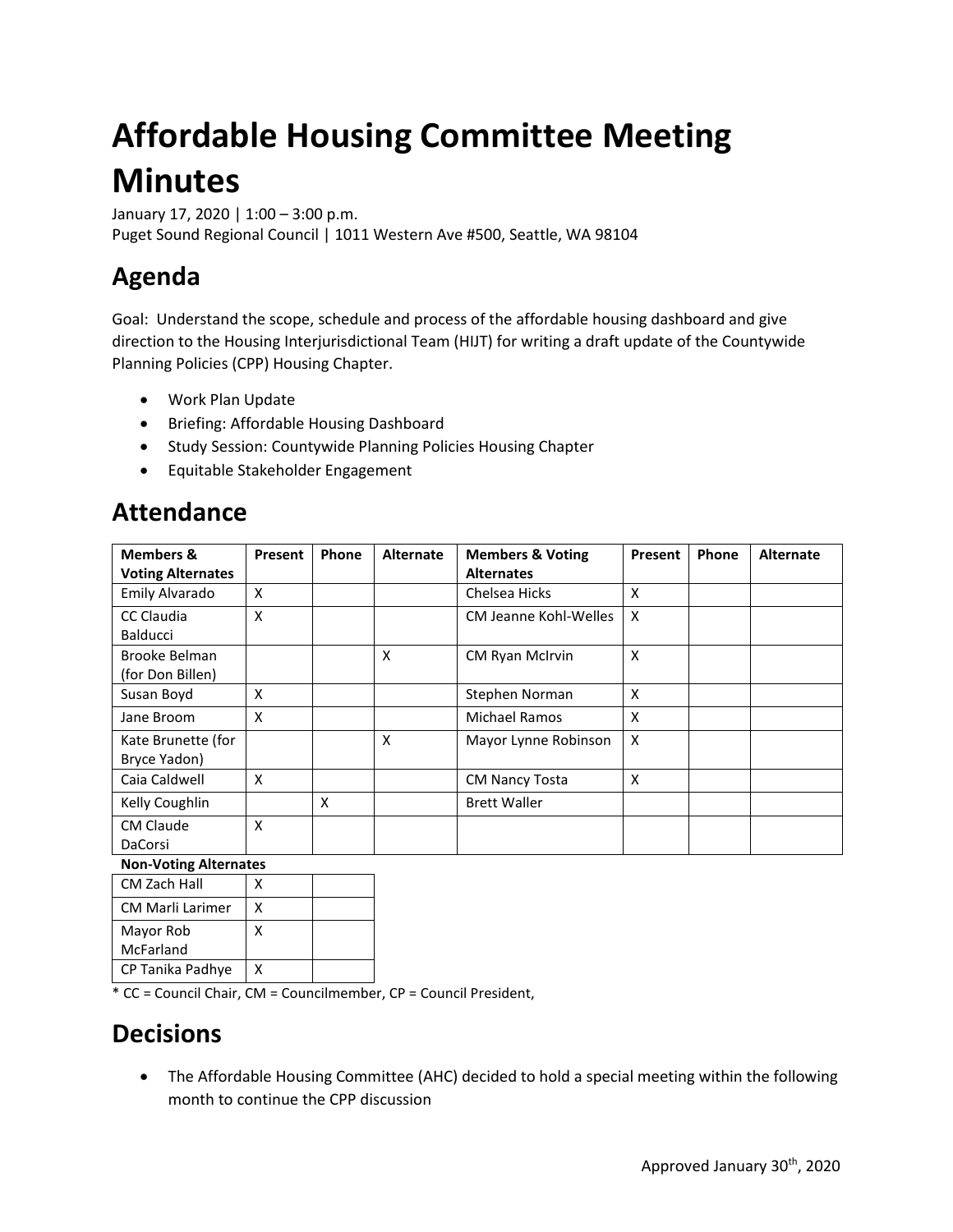# **Action Items**

| <b>Action Item</b>                                                           | <b>Assigned</b> | Due      |
|------------------------------------------------------------------------------|-----------------|----------|
| Schedule special Affordable Housing Committee meeting                        | <b>Staff</b>    | Jan 24   |
| Consult with Susan Boyd and Stephen Norman on metrics for tracking           | <b>Staff</b>    | Jan 24   |
| affordable housing units in the pipeline                                     |                 |          |
| Confirm that a 2025 year to create 44,000 units of affordable housing aligns | <b>HIJT</b>     | Feb 6    |
| with the Regional Affordable Housing Task Force (RAHTF) recommendations      |                 |          |
| Ensure CPP data tables strike a balance between the most current and         | <b>HIJT</b>     | March 30 |
| accurate data                                                                |                 |          |
| Research incentives and consequences for encouraging jurisdictions to meet   | <b>HIJT</b>     | March 30 |
| affordable housing goals                                                     |                 |          |

### **Meeting Minutes**

#### **Welcome and Introductions**

- Council Chair Claudia Balducci welcomed the AHC members and announced provisional membership:
	- o Caia Caldwell, Master Builders Association of King and Snohomish Counties
	- o Councilmember Ryan McIrvin, City of Renton
	- o Mayor Lynne Robinson, City of Bellevue
	- o Council President Tanika Padhye, City of Redmond (alternate)
	- o Councilmember Zach Hall, City of Issaquah (alternate)
	- o Mayor Rob McFarland, City of North Bend (alternate)
	- o Vice Chair Nicole Vallestero Keenan-Lai resigned from the Committee in November and her alternate, Michael Ramos of the Church Council of Greater Seattle, will be taking her seat
	- o King County Council is working on an appointment
	- o Seattle City Council appointed Councilmember Teresa Mosqueda
- Council Chair Balducci announced that provisional members will participate in meetings until formal appointment by the Growth Management Planning Council (GMPC) in February
- Council Chair Balducci announced that a new Vice Chair will be selected at the March meeting
- AHC members introduced themselves
- Council Chair Balducci reviewed the meeting agenda

#### **Meeting Minutes**

- Councilmember Nancy Tosta motioned to approve the November  $15<sup>th</sup>$ , 2019 AHC meeting minutes and Stephen Norman seconded the motion
- The minutes were approved 16-0

#### **Work Plan Update**

• McCaela Daffern reviewed the adopted work plan and provided updates for each area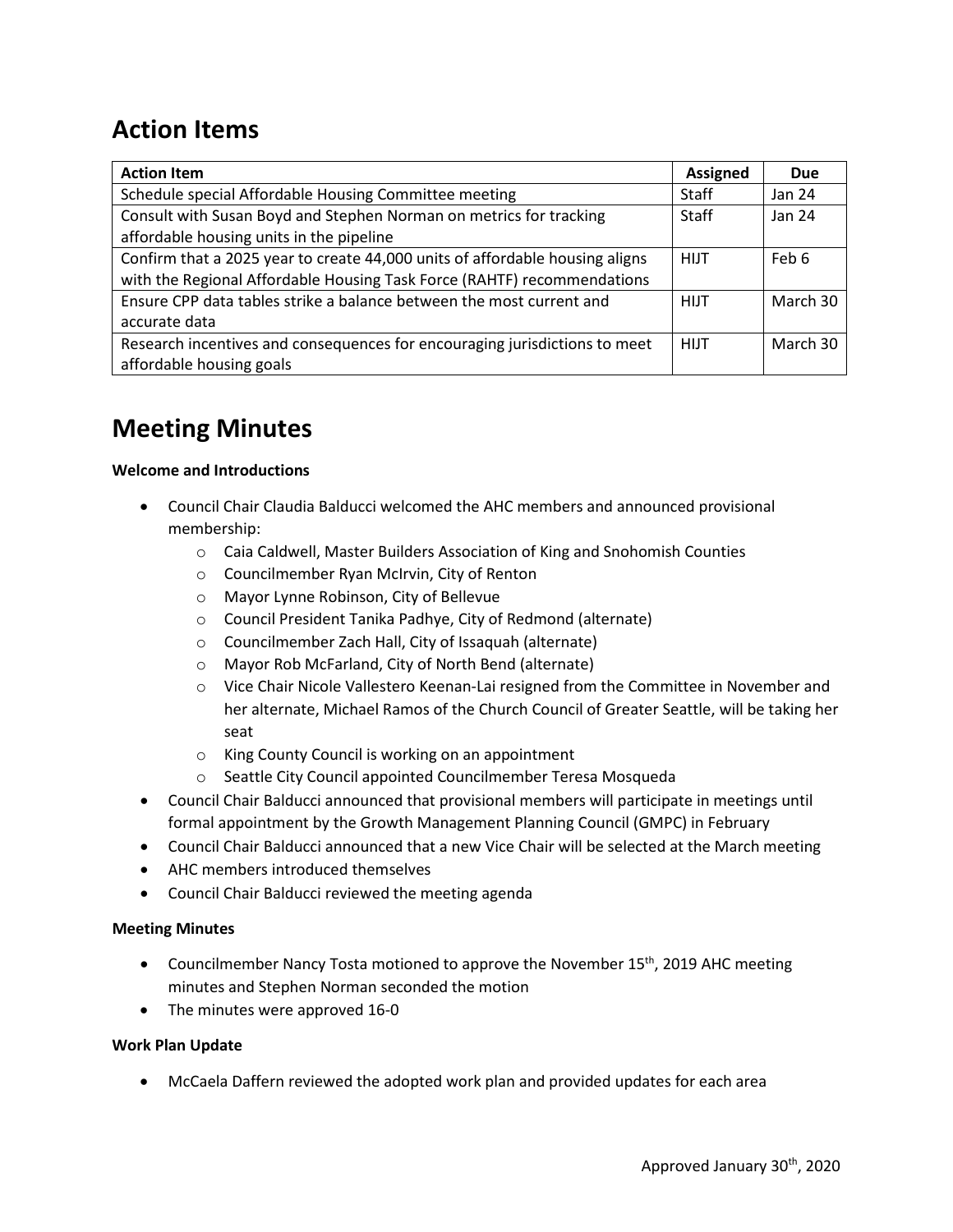#### **Briefing: Affordable Housing Dashboard**

- Janet Lee provided an overview of the scope, metrics, format, audience, and schedule of the affordable housing dashboard
- Janet opened the floor for questions on the scope, schedule and process for standing up the affordable housing dashboard
- Susan Boyd stated she would reach out to Janet about a technical data question
- Stephen asked how dashboard metrics could evaluate the Committee's effectiveness. He expressed interest in knowing what the status quo five-year unit production/preservation number would look without Committee action. He suggested scoring AHC policy recommendations based on how well they move the needle to creating 44,000 affordable units in the next five years.
	- o Council Chair Balducci stated that the dashboard resulted as a recommendation from the Regional Affordable Housing Task Force process. She stated that she believes the dashboard is meant to easily show the general public progress made towards reaching high-level goals such as the 44,000-unit goal, not necessarily that the goals were achieved due to certain efforts. She communicated that the annual report is another venue for highlighting the efforts of the Committee. Council Chair Balducci also said that the CPP discussion will result in accountability measures that will further inform the contents of the dashboard. She echoed Stephen's desire to find ways to reasonably measure the Committee's impact.
- Councilmember Tosta emphasized that the quality and accuracy of the data should be prioritized over the display of the data
	- $\circ$  Janet explained that large, vetted data sets such as the American Community Survey, Puget Sound Regional Council, and Office of Fiscal Management are prioritized for the dashboard. She explained that one of the reasons the dashboard is being released in two parts is because of the need to vet the smaller data sets. She stated that staff requires more time to compile the best quality data possible.
- McCaela explained that staff are interested in tracking units in the pipeline. She stated that the process of units showing up in data sets is slow and shared that staff will reach out to Susan and Stephen to see how to best capture the efforts of the development community.
- Councilmember Kohl-Welles questioned what year the Committee should use when communicating the goal of producing or preserving 44,000 units in five years
	- $\circ$  Council Chair Balducci shared that a specific year has not been stated and asked the Committee whether a year should be designated to provide credibility and transparency
	- $\circ$  Councilmember McIrvin advocated for flexibility in ensuring that a year is set where the Committee has time to report progress but said the time frame should fit in within the larger goal to produce or preserve 244,000 units by 2040
	- o Council Chair Balducci recalled that the 5-year goal was an increment of the 2040 goal, making 2025 the year to accomplish the 44,000-unit goal
	- $\circ$  Mayor Lynne Robinson acknowledged the fact that it takes time to implement housing strategies and produce units, so the five-year metric may not show considerable progress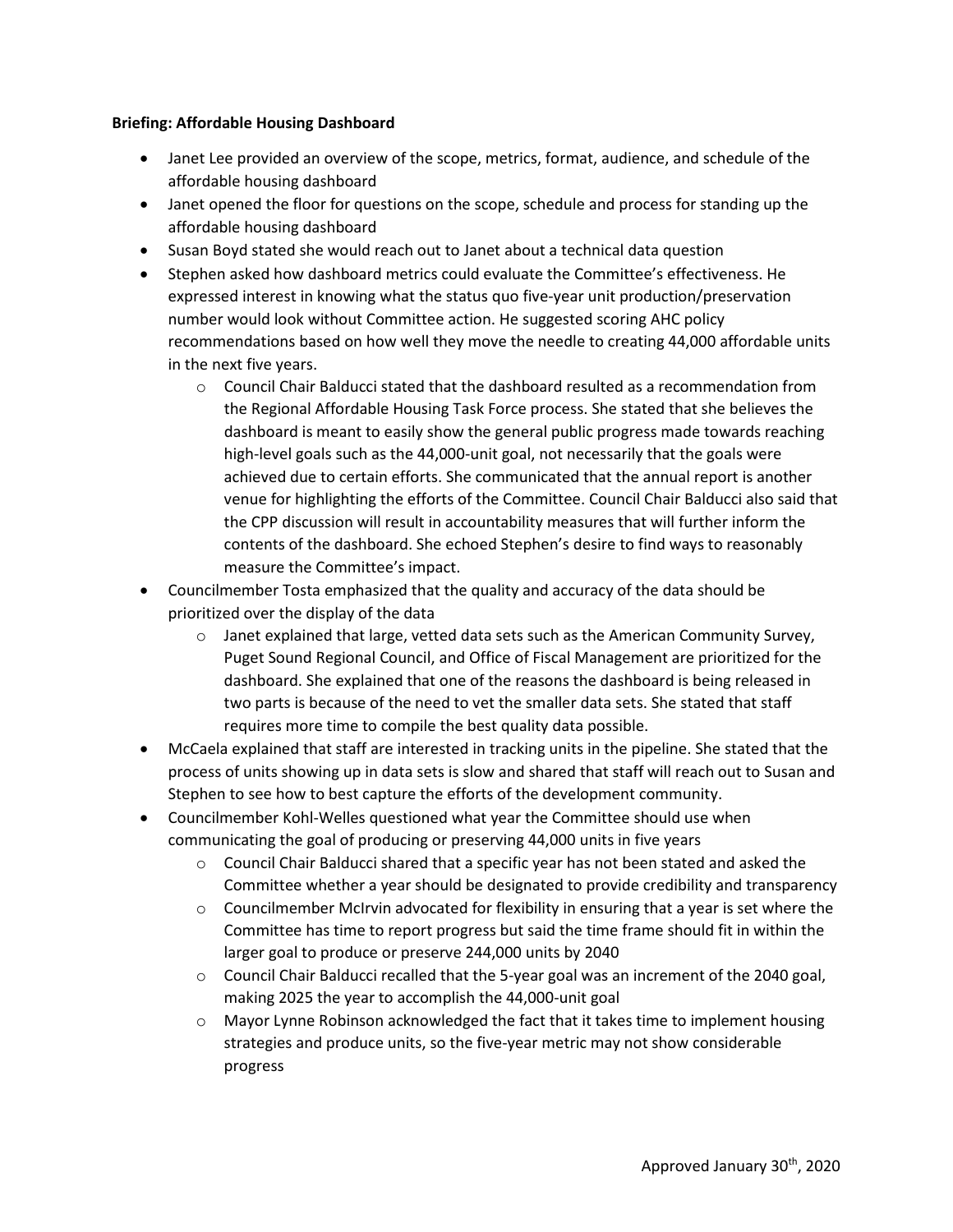- o Michael Ramos stated that for accountability and transparency, a starting date should be articulated that could be trackable for the general public. He stated that it is okay to have a robust goal that may not be reached as long as there is communication around what helps or hinders the progress.
- $\circ$  Councilmember Larimer asked if loss of affordable units will be tracked and visualized
- o Mayor McFarland agreed that a date should be set
- $\circ$  Council Chair Balducci recommended setting the year at 2025 for 44,000 affordable units since it is proportionate to the 2040 goal of 244,000 units. She asked staff to confirm if that aligns with RAHTF recommendations.
- Stephen Norman asked for clarification on whether the 44,000-unit goal incorporates existing efforts (i.e. if 10,000 units are projected to be built/preserved in five years, the Committee would work towards creating the remaining 34,000 units.)
	- $\circ$  Council Chair Balducci believed there should be a differentiation between existing efforts and the Committee's affordable housing unit count goal
	- $\circ$  Stephen and Council Chair Balducci agreed calculating the actual gap would be a daunting task
	- $\circ$  Janet stated it may be difficult to track the number of units the Committee would solely be responsible for creating. Janet shared that she is planning to track outcomes from recommendations issued by the Committee (i.e. track how many jurisdictions are pooling House Bill 1406 funds as recommended by the Committee). As the work plan moves forward, she plans to continue monitoring outcomes of recommendations issued by the AHC to highlight the Committee's effectiveness.

#### **Study Session: Countywide Planning Policies: Issue One**

#### *Issue Summary*

- McCaela gave an overview of the CPPs, including the structure of the Growth Management Act (GMA), the timeline for recommending updates to the Housing Chapter, key takeaways from GMPC and AHC discussions on CPPs from November, opportunities for incorporating equity policies in the update, and the differences between the 1992 and 2012 CPPs
	- $\circ$  Councilmember Kohl-Welles asked when 2018 data for affordable rental unit supply will be available.
		- McCaela stated that she believes McKinsey & Company is working on data projections for 2018-2019
		- Janet stated her preference of waiting for five-year American Community Survey data because the one-year data excludes cities with populations under 60,000, which in turn excludes many King County cities. She explained that the data work group will bring forward data tables that strike a balance between the most current and accurate data.

#### *Discussion*

- The Chair posed two questions to the Committee and opened the floor for discussion:
	- 1. To improve accountability, should the AHC oversee monitoring of regional progress towards meeting the affordable housing need and should the AHC dashboard serve as the CPP Housing Chapter monitoring tool?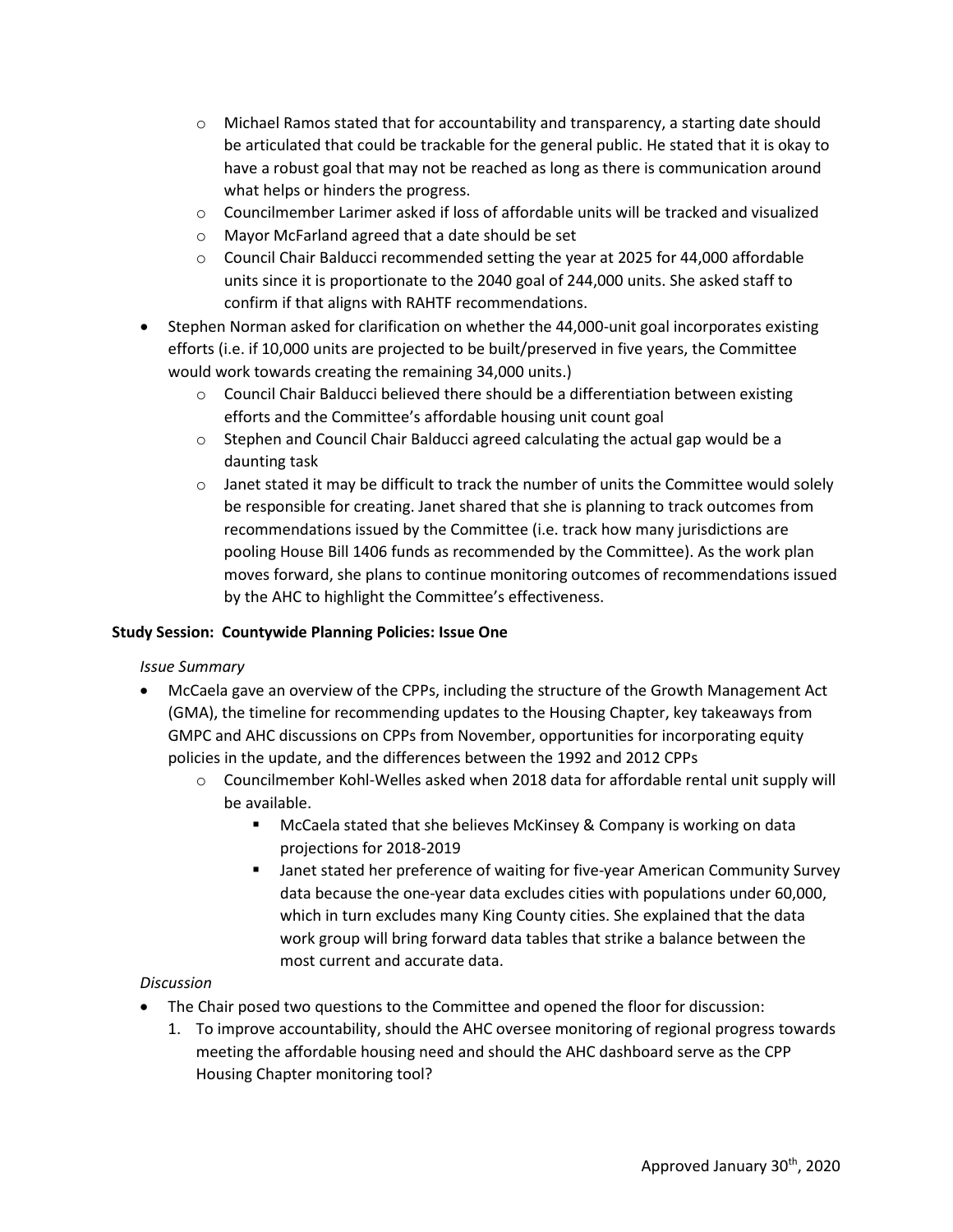- 2. If the AHC and dashboard will serve as the region's new monitoring body and tool, should the CPPs require monitoring of jurisdictional progress towards meeting affordable housing needs?
- Council Chair Balducci stated that the AHC should oversee monitoring of regional progress towards meeting the affordable housing need and the dashboard should serve as CPP Housing Chapter monitoring tool. She emphasized that the Committee exists as a place for regional coordination around affordable housing and that staff are already working on metrics and accountability measures. She questioned whether the dashboard data will be granular enough for monitoring purposes, but nonetheless believed it should serve as the monitoring tool. She stated that jurisdictional measurements may be more impactful but understands the hesitance of cities to articulate a target and get blamed for not meeting it.
- Councilmember Tosta, on behalf of Sound Cities Association, questioned the definition of oversight and stated that the capacity to track housing amounts and types varies by jurisdiction. She asked if jurisdictions will get support or resources in doing this work (i.e. staff to focus on unique funding mechanisms or public-private partnerships). She emphasized that measuring affordable housing need and tracking progress towards meeting the need is important, but more energy should be put into making sure units get built.
- Mayor Robinson echoed Councilmember Tosta's sentiment in recognizing the importance to measure and track progress and jurisdictional variances in capacity to do the work. She expressed interest in tracking actions cities could take to implement an affordable housing plan that is suited to the needs of that city. She also expressed interest in comparing each city's goal to the countywide affordable housing need.
- Kate Brunette stated that she agreed with the AHC overseeing monitoring of regional progress towards meeting the affordable housing need and the dashboard serving as the monitoring tool in some capacity. She expressed a desire to have more robust data than the dashboard is currently offering. She was in favor of monitoring jurisdictional progress but explained that monitoring is not necessarily the same thing as accountability. She expressed interest in having a conversation on possible incentives to implement policies or consequences to ensure targets are being met.
- Chelsea Hicks acknowledged the importance of collecting and displaying data because it makes for a more compelling story and motivates people to produce better results
- Emily Alvarado stated that Seattle recently launched a dashboard following Mayor Durkan's strong urging for more visibility and transparency on the production of affordable housing. She explained that the process to obtain, display, and distribute the data was difficult, but the final product was a meaningful tool that had very positive feedback from media and general public.
	- o Council Chair Balducci asked Emily if Seattle's dashboard could serve as a useful tool for monitoring progress towards goals
	- $\circ$  Emily responded that the dashboard could certainly be designed that way and that Seattle currently has goals attached to each of the city's funding sources
- Jane Broom stated that the Committee should have ownership of the data, because then they could control the narrative. In regard to the lack of jurisdictional capacity to track progress, Jane suggested cities gather information about resource needs, communicate the ask, and see if the private sector or philanthropy can support.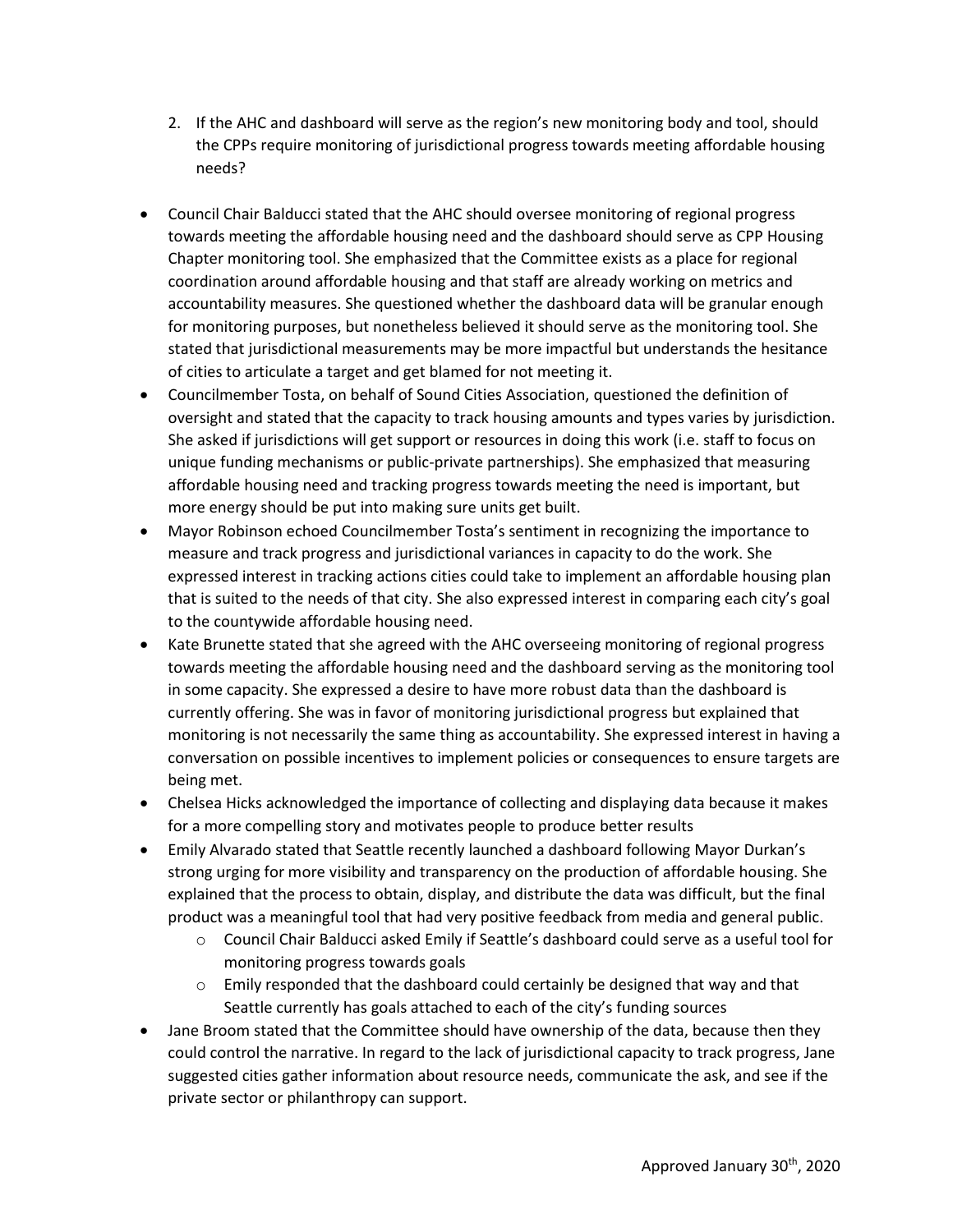#### *Wrap Up and HIJT Direction*

- Council Chair Balducci summarized discussion items from the Committee:
	- o General support for having accountability
	- $\circ$  AHC oversight means evaluating, elevating, and making public the issues discussed by the Committee. She emphasized that the Committee has no authority but does have influence.
	- $\circ$  The Committee coordinates and leverages the power of each member individually for more power collectively
	- $\circ$  Support for the Committee to monitor regional progress through data via a dashboard or something similar
	- o Cities would like to dedicate their resources for more providing and less counting of affordable housing. There is a need to find a way to collect and report on data instead of providing an unfunded mandate for cities to create new data capacity, which is not a path for success.
	- $\circ$  Suggestion for cities to assess need, create goals, make plans to meet those goals, and evaluate whether cities are taking steps to be able to implement plans
	- o Tracking efforts and outcomes of affordable housing production are both necessary and the HIJT should research how to strike a balance between the two
	- $\circ$  There was a question of whether support can be provided to cities to achieve their affordable housing goals and the goals of the Committee
	- $\circ$  There was a question which incentives and consequences could be provided to ensure progress. One current consequence for cities non-compliant with the CPPs are that comprehensive plans may not get certified. This is a long, iterative process, however, and comprehensive plans generally always get certified so this may not be the greatest tool for accountability.
	- $\circ$  Desire to combine anecdotes and data to make the public case for affordable housing and communicate the challenges in developing it. She suggested adding CPP metrics to the 2021 dashboard once the CPP update is approved and the metrics are defined. She reiterated that philanthropy or the private sector may be able to support cities with resources.
- Councilmember Tosta emphasized that creating units is more important than measuring whether they were created

#### **Study Session: Countywide Planning Policies: Issue Two**

#### *Issue Summary*

• McCaela gave an overview of VISION 2050's plan to concentrate growth near areas of opportunity and highlighted that the 2012 and 1992 CPPs did not reflect the same intent. She discussed that VISION 2050 policies support housing development in areas well-served by transit, and it may not be appropriate for all jurisdictions to provide the same distribution of housing supply. She also acknowledged prior discussions from the Committee in considering the needs of non-transit communities.

#### *Discussion*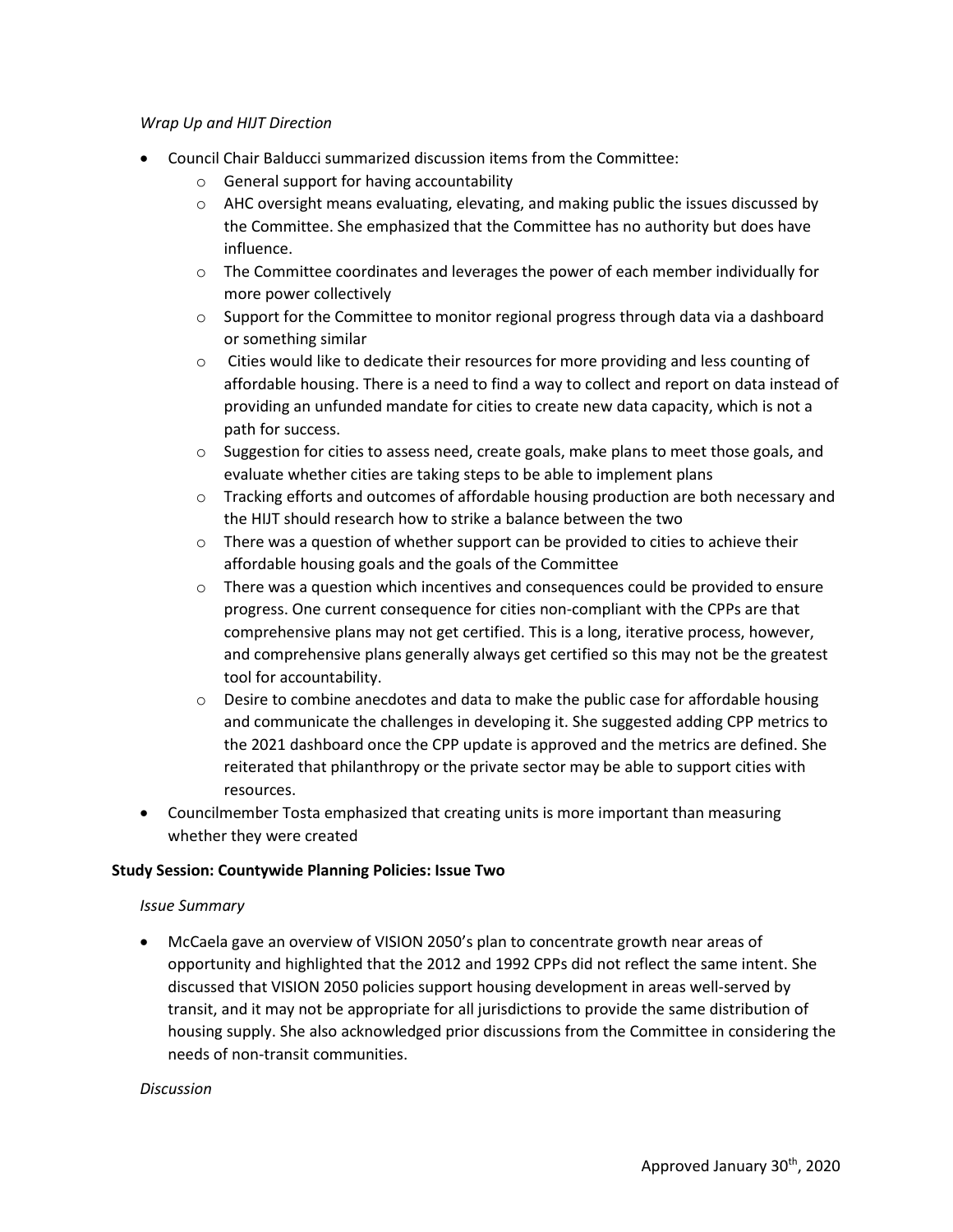- The Chair posed two questions to the Committee and opened the floor for discussion:
	- 1. Should responsibilities to meet the regional affordable housing need be distributed evenly across the county or should the need be weighted by certain criteria, such as proximity to high-frequency transit, proximity to jobs and wages, and/or projected growth?
	- 2. Should public affordable housing investments be dispersed equally throughout the county or targeted to areas of opportunity, such as areas with high-frequency transit and proximity to jobs and wages?
- Emily Alvarado stated that the topics at hand relate to Fair Housing law and that Committee work should be rooted in access to opportunity, addressing displacement, and committed to advancing integrated and inclusive communities
- Chelsea Hicks stated the Committee should approach these topics with an equity lens and pay special attention to addressing displacement among communities of color
- Brooke Belman stated that communities with high frequency transit should align policies with land use. Sound Transit has a statute and policy direction to offer 80% of surplus property (usually around transit stations) for affordable housing. She emphasized that one of the biggest barriers to affordable housing production is financing, so alignment of resources around high capacity transit is important. She acknowledged that displacement around transit areas is a big issue and opening access to opportunity for everyone should be a focus for the Committee. This intent also aligns with VISION 2050 and other regional goals.
- Susan Boyd stated that it is easier to build housing efficiently near access to transit and other infrastructure due to lower development costs. She added that families also benefit from lower transportation expenses. She noted that the issue of displacement is much more diffuse than just around high cost transit areas.
- Council Chair Balducci acknowledged that displacement is much broader than just around transit areas and many communities were displaced before major transit stations were in place. She shared that there is a direct link between government actions to site transit stations and the surrounding half mile or more becoming unaffordable to and potentially displacing low-income populations. She shared that transit areas could be a place to target investments to prevent or mitigate displacement. She referenced a study that found the biggest factor in economic mobility is access to consistent, frequent, and reliable transportation.
- Councilmember Tanika Padhye advocated for a balance of targeting affordable housing near areas of opportunity and ensuring affordable housing is available in every community. She shared that Redmond could create more affordable housing with funding assistance for 0-30% AMI units. Without that support, that type of housing is not financially feasible for affordable housing developers. She stated that Redmond has access to opportunity including light rail, proximity to jobs, and urban centers and is equipped to take on more affordable housing with support. She stated a need to also support jurisdictions without access to opportunity in creating affordable housing.
- Mayor Robinson shared that cities are unique and capable of completing their own needs assessments and affordable housing strategies. Examples include serving communities with many older adults on fixed incomes or displaced families who should be near their schools. She explained that retaining existing affordable housing in those areas is another affordable housing strategy.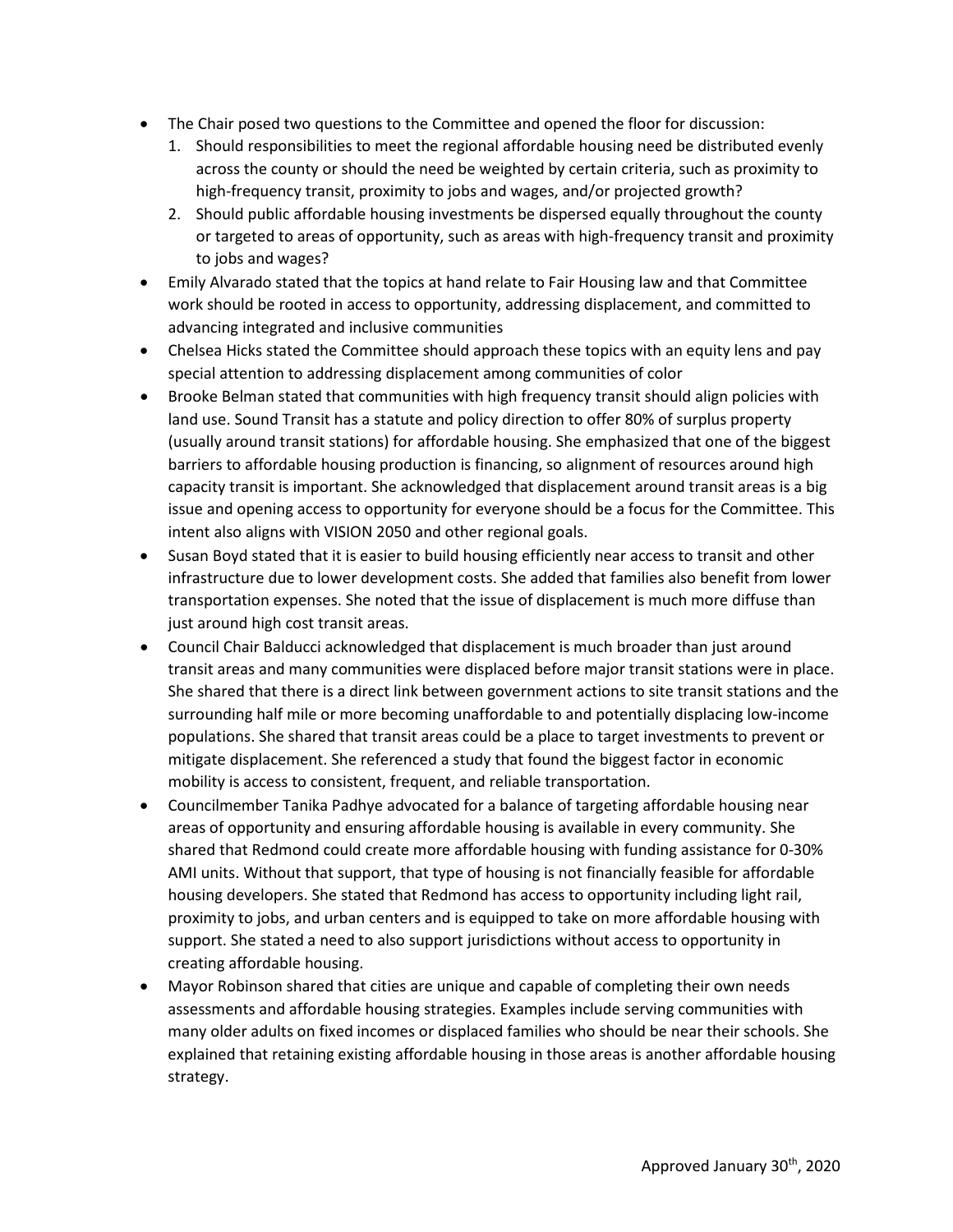- Kate Brunette advocated for a balance of targeting affordable housing near areas of opportunity and ensuring affordable housing is available in every community. She expressed appreciation of Emily's point around practicing Fair Housing law in relation to geographic distribution and siting of affordable housing. She added that high-performing schools and access to green space should also be criteria for areas of opportunity. She questioned how the Committee could set regional need and target investments around the right for displaced communities to return to where they once lived.
- Councilmember McIrvin agreed that responsibilities should not be distributed evenly by geographic area or population and that more nuanced criteria should be set. He emphasized the need to consider equity, high transit areas, opportunities for growth in the long term, and areas with lower land costs for affordable housing production. He suggested incorporating criteria to ensure equitable outcomes when using public dollars.
- Stephen supported striking a balance between driving affordable housing development, emerging mass rail corridors, bringing up density, and addressing equity issues related to gentrification and displacement. He suggested driving a clear set of policies that would keep resources flexible and wouldn't add additional barriers to affordable housing production. He shared that public supportive housing is already hard to build, and additional criteria may further limit the ability to find viable sites.
- Councilmember Larimer shared that cities should take advantage of Sound Transit's surplus land policy for transit-oriented development and asked if the Committee will measure whether cities are taking advantage of similar opportunities. She advocated for geographic disbursement of affordable housing and shared that communities thrive when there are housing levels of all economic varieties. She stated that affordable housing should not be exclusive to transit areas.
- Councilmember Kohl-Welles applauded Microsoft's recent housing efforts. She communicated the importance of having public-private partnerships and expressed interest in creating partnerships with other large corporations.

#### *Wrap Up and HIJT Direction*

- Council Chair Balducci summarized discussion items from the Committee:
	- $\circ$  Equity, Fair Housing, displacement, and racial justice need to be a key part of policies developed by the AHC in relation to the geographic spread of where affordable housing goes, where responsibilities are, and where public investments should go
	- o Take advantage of developing affordable housing near transit, jobs, schools, and parks/open space but still have a mix of housing countywide
- Michael Ramos advocated for using the term "equitable distribution" instead of "equal distribution" to ensure a racial equity lens is explicitly stated. He shared that the Committee should also think through intersections or incentivization for housing that helps to address homelessness.
- Council Chair Balducci asked the Committee if they would be willing to hold a special meeting in February to finish the CPPs discussion
	- o Committee members agreed

#### **Equitable Stakeholder Engagement**